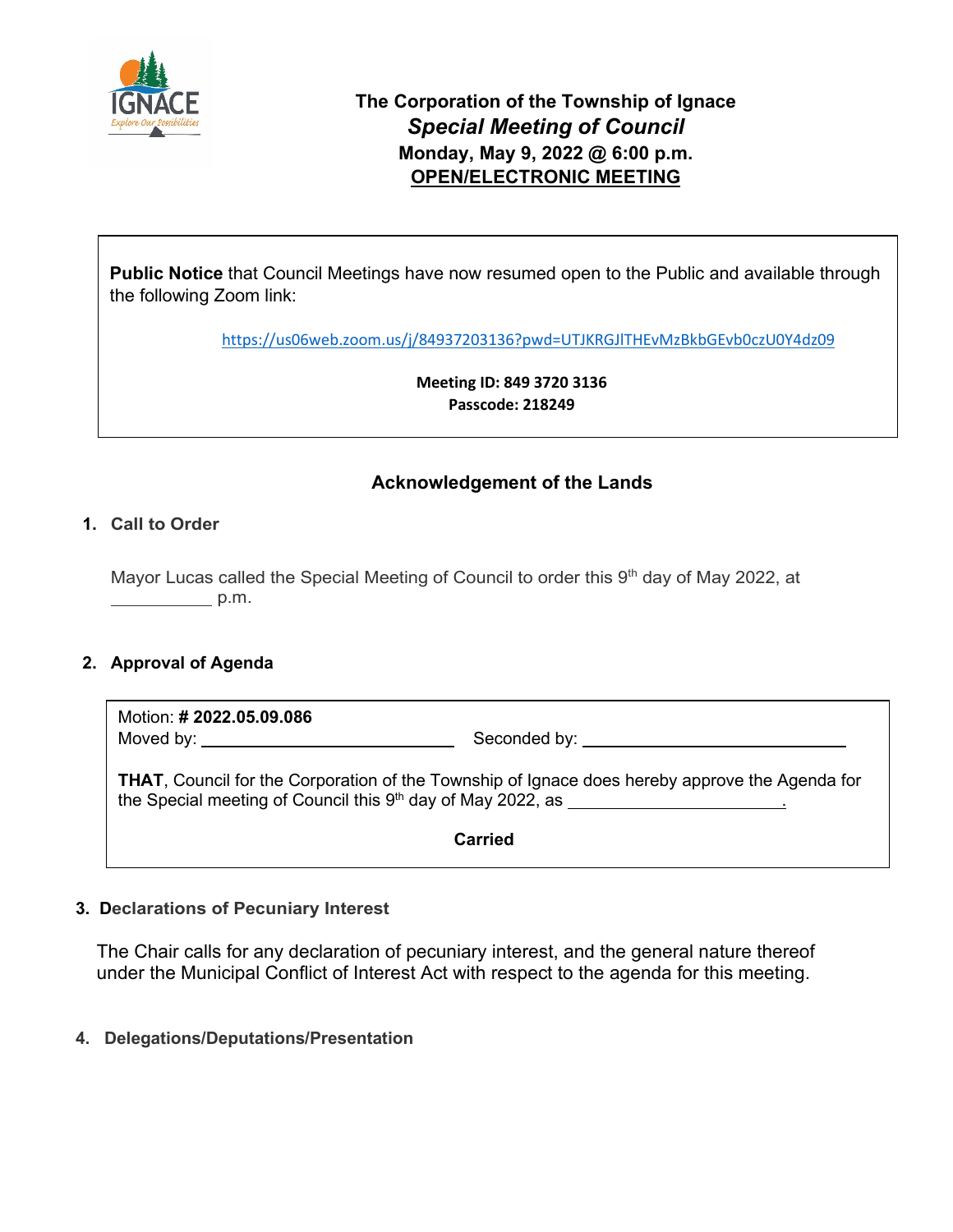#### **5. Questions from Public**

#### **6. Adjourn to Closed Meeting**

Motion: **#2022.05.09.** Moved by: Seconded by:  $\mathcal{L}=\mathcal{L}^{\mathcal{L}}$  , we have the seconded by:  $\mathcal{L}=\mathcal{L}^{\mathcal{L}}$ **Motion: #2022.05.09.087**

May 2022, chaired by Mayor Penny Lucas, at **example 10 and The Confirm the Following items:** Corporation of The Township of Ignace Special Meeting dated May 9th, 2022, be read a First, THAT, Council convenes into the Closed Session of this Special Meeting of Council this 9<sup>th</sup> day of

## **Closed Session Matters Carried Pursuant to Section 239 (2) (b), (e) of the Municipal Act:**

- (b) personal matters about an identifiable individual, including municipal or local board employees; - Human Resources
- (e) litigation or potential litigation, including matters before administrative tribunals, affecting the municipality or local board; - Human Resources

#### **7. Reconvene to Special Meeting of Council**

| Motion: #2022.05.09.089           |                                                                                                                     |  |
|-----------------------------------|---------------------------------------------------------------------------------------------------------------------|--|
| Moved by: November 2014           |                                                                                                                     |  |
| Mayor Lucas at _____________ p.m. | <b>THAT, Council reconvenes to the Special Meeting of Council this <math>9th</math> day of May 2022, chaired by</b> |  |
| <b>Carried</b>                    |                                                                                                                     |  |
|                                   |                                                                                                                     |  |

#### **8. Business Arising from Closed Session of the Special Meeting of Council**